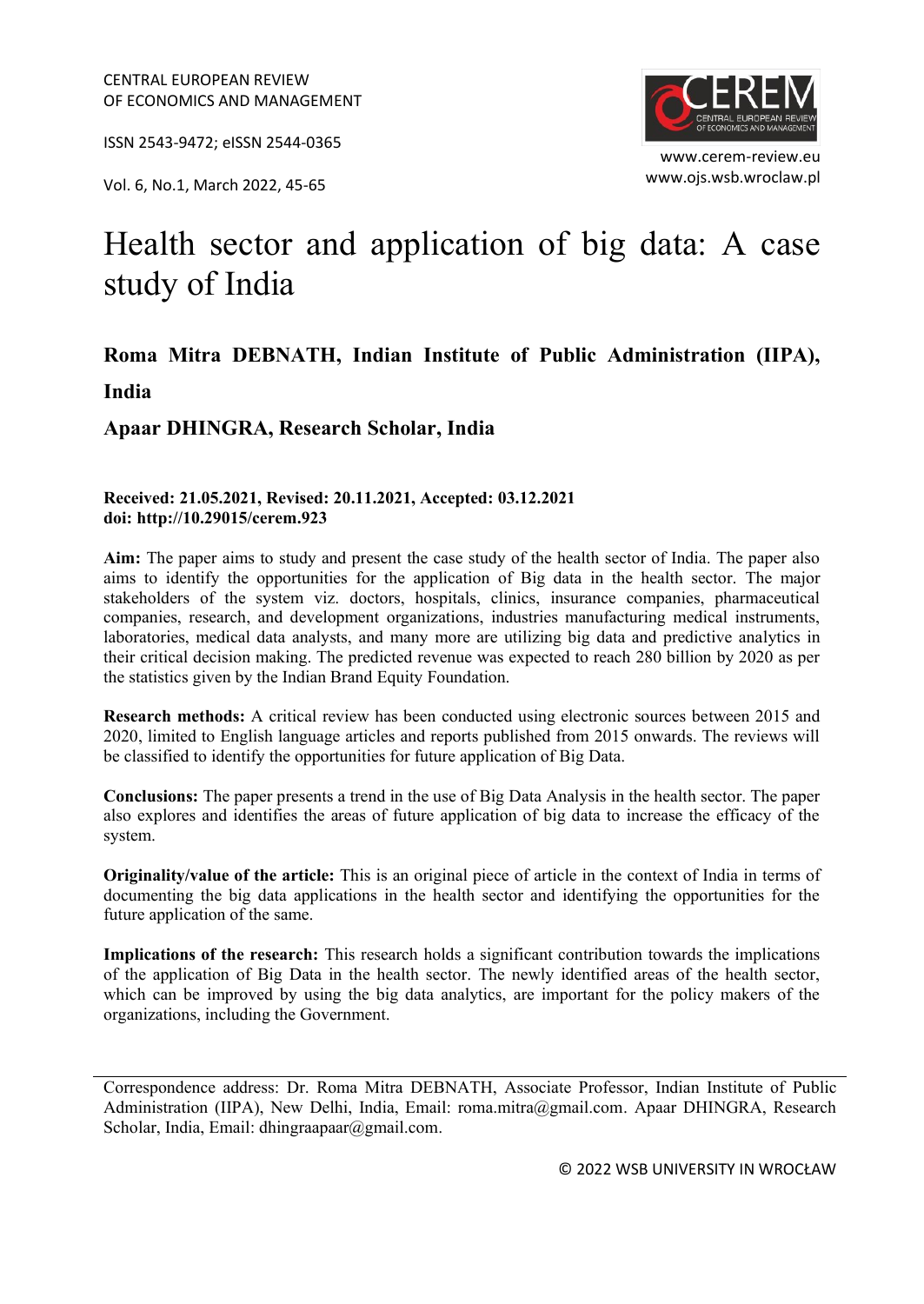## Roma Mitra DEBNATH, Apaar DHINGRA

**Limitations of the research:** The research has been conducted based on the secondary data, which area available in the public domain. However, due to COVID 19, there could have been more innovations in the health sector in terms of using the big data, which may not have been published or are available in the public domain. Also, collection of the primary data in terms of an interview with the administrators/management can be explored in the future study.

*Keywords:* health care, big data, India *JEL: I00, I15*

## **1. Introduction**

There has been a paradigm shift in the health care system. The way healthcare is delivered has been undergoing a major transformation for some time now. The change has been from volume-based care to value-based care.

We are all familiar with the traditional service model, where the patients pay by the number of visits, procedures, or tests. A change has been there from the hospitalcentered and professional-focused approach towards a distributed patient-centered care model, where many care elements will be delivered virtually and by "informal" carers, meaning carers without formal professional training.

The arrivals of mobile phones and portable computers in the late 1980ies were the start of an information communication technology revolution that has fundamentally changed the health care sector too, like other sectors. However, the recent digital disruption has catalyzed healthcare's adoption of big data.

It is safe to assume that we all are familiar with the concept of big data. Big data is a part of every industry, and it's going to continue to grow rapidly as digitization and connectivity increase. Big Data is characterized by the 5V's. The five Vs are (i) Volume, (ii) Velocity, (iii) Variety, (iv) Veracity and (v) Value.

The Volume speaks about the quantity of the data, or how voluminous is the collection of data. The sheer volume of data generated these days by real-time applications is enormously large and it runs to petabytes and exabytes of data. Big Data technology enables us to store this amount of data on distributed systems.

The Velocity is the rate at which data is generated. For example, the data generated through the phone calls at a call center in a minute or the amount of credit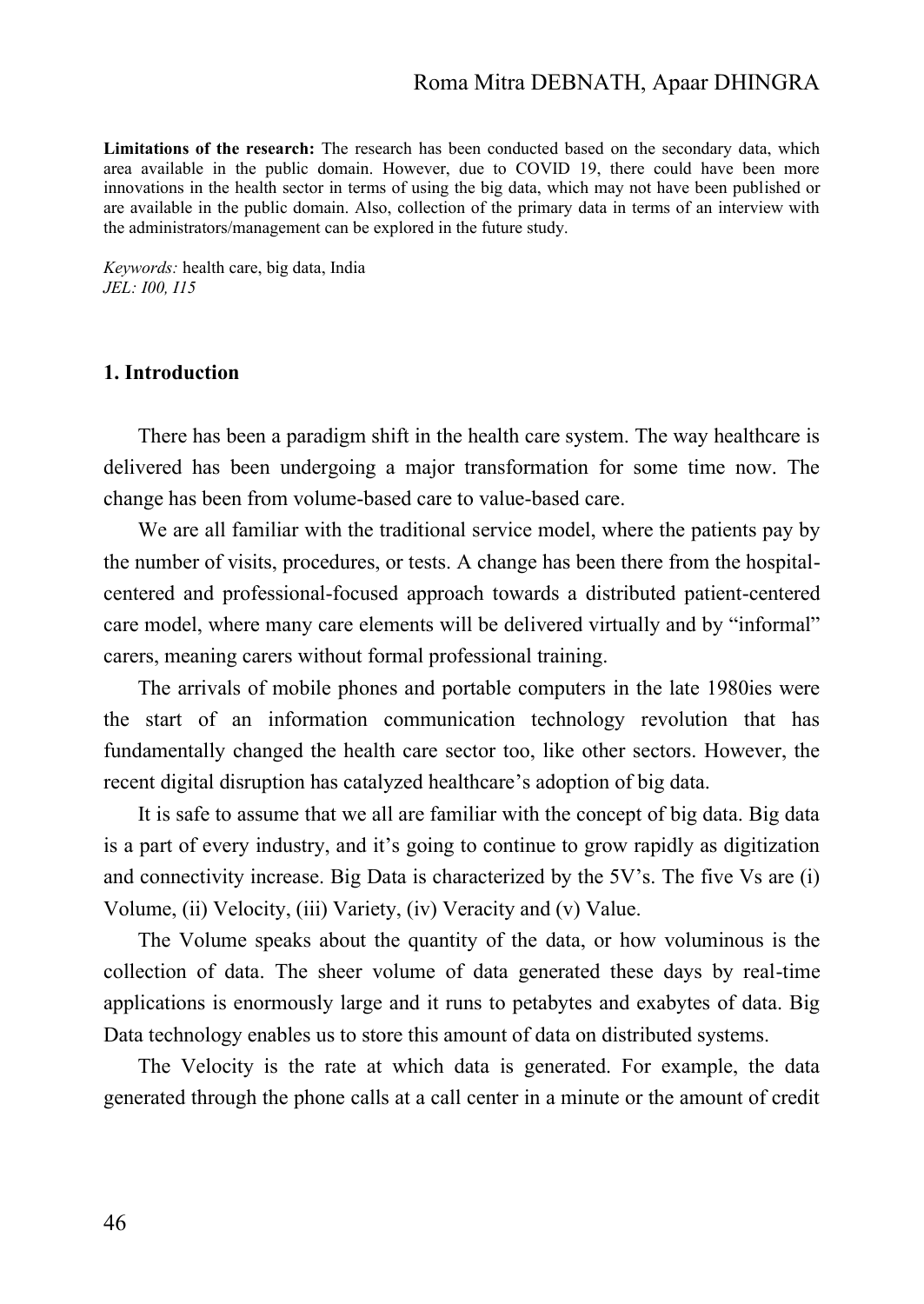card transactions that happen in a second. As the data is generated at a high speed, it requires a high-speed analysis too.

The variety defines the multiple sources of the data and multiple formats of the data. The data is available in different formats like structured, semi-structured, and unstructured data. Unlike, the statistical data, big data can be unstructured or semistructured. It is generally believed that 90% of the data generated is unstructured in nature.

Veracity defines the trustworthiness of the data. Even though the data is generated, to what extent the data is genuine is one of the characteristics of the big data.

The final characteristic of the big data are defined by Value, which refers to techniques of deriving value/usefulness from data. There is an intrinsic value that the data may possess and must discover for analysis. It is the most significant aspect of the big data, as the decision-making process depends on the usefulness of the data.

In healthcare, big data is being generated at all corners of the ecosystem, and consumers, providers, and payers are all contributing to this system. A number of data sources viz. administrative data such as healthcare claims data, clinical data, self-generated data such as that produced by fitness and wellness mobile applications and wearable devices, and patient-reported data such as surveys are driving this growth.

Apart from the health-related data, the health sector has been affected by the external data too. For example, the data related to consumer research or data on education, social media data which captures the sentiment of the people on various aspects can be used by the health sector appropriately to improve health care.

The primary objective of the paper is to explore the application of big data in the health sector, studying them to explore the strengths and challenges of the same. The paper has been organized into five sections. Section I provides an introduction, Section II provides an extensive literature review of the application of big data, Section III presents the findings and the concluding section IV concludes the research article.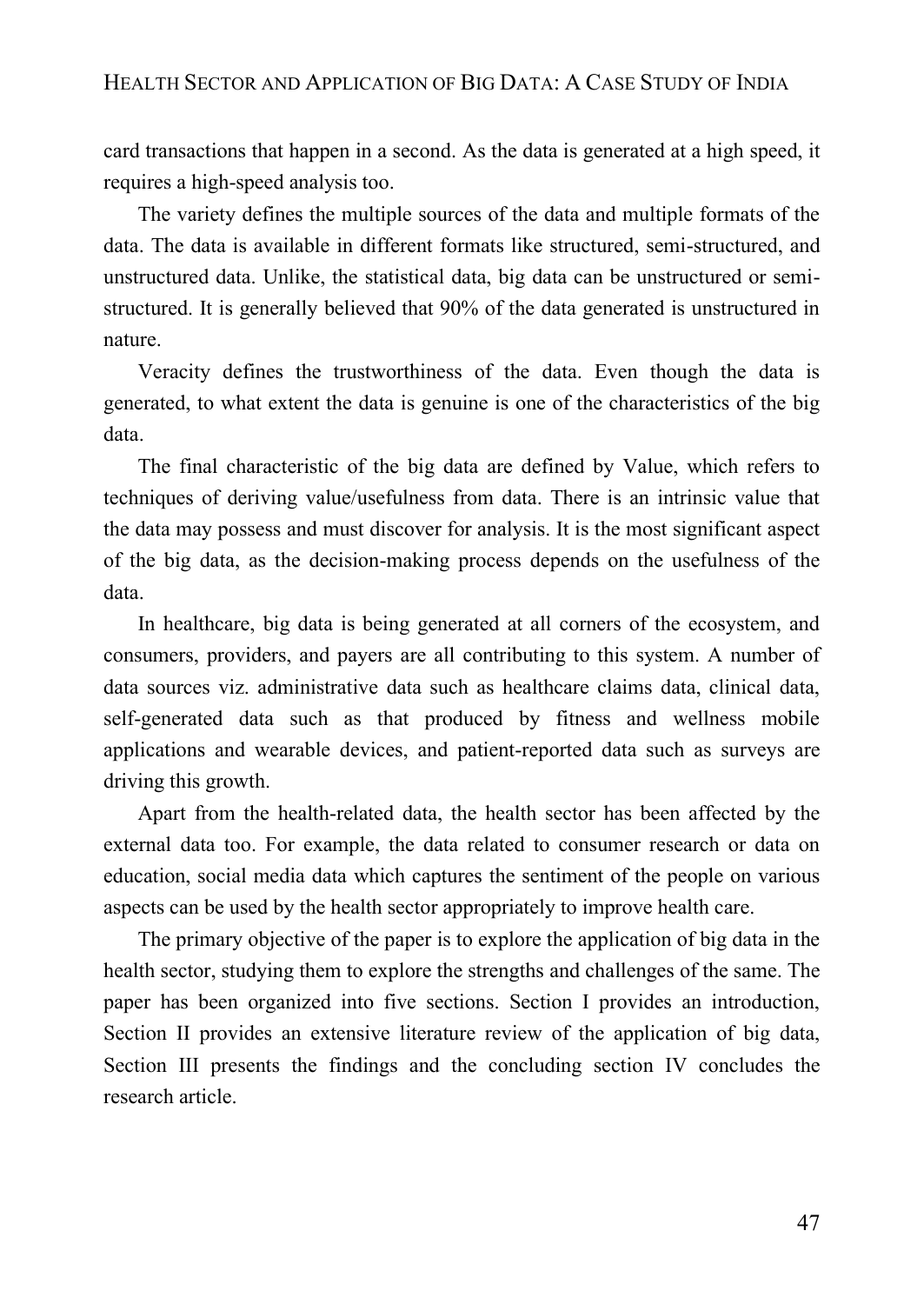## **2. Literature review**

Mählmann et al. (2017) have discussed the seemingly important role that big data will play in the public health policy-making process. In this context, health data cooperatives (HDC) are a key component and core element for public health policymaking and for exploiting the potential of all the existing and rapidly emerging data sources. HDC is an ecosystem where stakeholders' data, knowledge, materials, and services are integrated into a cloud-based framework. At first, its heterogeneous components might include data sources such as national electronic patient records and non-electronic systems, research data, repositories of biological material, genomic and proteomic data, etc. are processed, analyzed, and mapped comprehensively in order to create a network of knowledge and actionable insights. Treating research data as a public good, creating HDC to empower citizens through citizen-owned health data, and allowing data access for research and the development of new diagnostics, therapies, and public health policies will yield the transformative impact of digital health. The HDC model for data governance is an arrangement, based on moral codes, that encourages citizens to participate in the improvement of their health. This then enables public health institutions and policymakers to monitor policy changes and evaluate their impact and risk on a population level.

Van Staa et al. (2016) have mentioned the efficient use of large scale health data has the potential to benefit patient care, public health, and research. The handling of such data, however, raises concerns about patient privacy, even when the risks of disclosure are extremely small. Failures in the implementation of data-sharing projects have eroded public trust. In the wake of NHS England's decision to close down its care data programme, the study also examines better ways to do it.

Belle et al. (2015) have discussed the pivotal role of the rapidly expanding field of big data analytics in the evolution of healthcare practices and research. Big Data has provided tools to accumulate, manage, analyze, and assimilate large volumes of disparate, structured, and unstructured data produced by current healthcare systems. Big data analytics has been recently applied towards aiding the process of care delivery and disease exploration. However, the adoption rate and research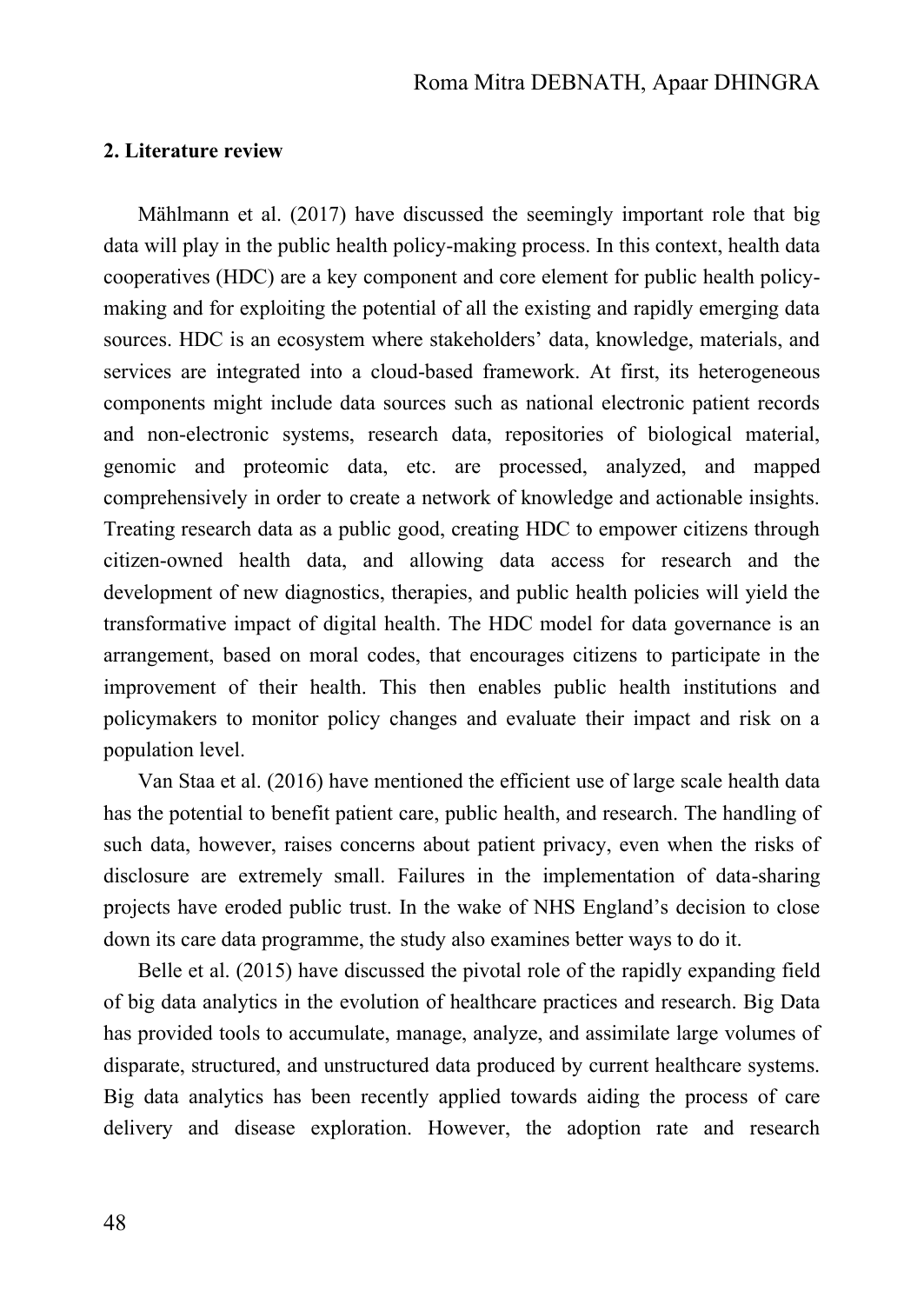development in this space is still hindered by some fundamental problems inherent within the big data paradigm. The study highlights the issues and tries to answer them.

Kaur et al. (2018) have conducted an empirical study to analyze the role of big data in the healthcare industry. Over the years, significant work has been done using big data in the healthcare sector. It is intricate to envision the way machine learning and big data can influence the healthcare industries. Most of the authors who implemented the use of machine learning and big data analytics in disease diagnosis do not give significant weightage to the privacy and security of the data. Here, a novel design of smart and secure healthcare information system using machine learning and advanced security mechanism has been proposed to handle big data of the medical industry.

Dash et al. (2019) have discussed that the healthcare industry data from all the sources including biomedical research requires proper management and analysis in order to derive meaningful information. Otherwise, seeking a solution by analyzing big data quickly becomes comparable to finding a needle in the haystack. The study points that in order to provide relevant solutions for improving public health, healthcare providers are required to be fully equipped with appropriate infrastructure to systematically generate and analyze big data. Efficient management, analysis, and interpretation of big data can change the game by opening new avenues for modern healthcare. With a strong integration of biomedical and healthcare data, modern healthcare organizations can revolutionize medical therapies and personalized medicine.

Mehta et al. (2019) have mentioned the application of analytics, machine learning and artificial intelligence over big data enables the identification of patterns and correlations and hence provides actionable insights for improving the delivery of healthcare. The study gives a comprehensive view of the current state of research and its application.

Madanian et al. (2019) have discussed the use of mobile devices in health (mobile health/mHealth) coupled with related technologies promises to transform global health delivery by creating new delivery models that can be integrated with existing health services. The study identifies challenges related to the current status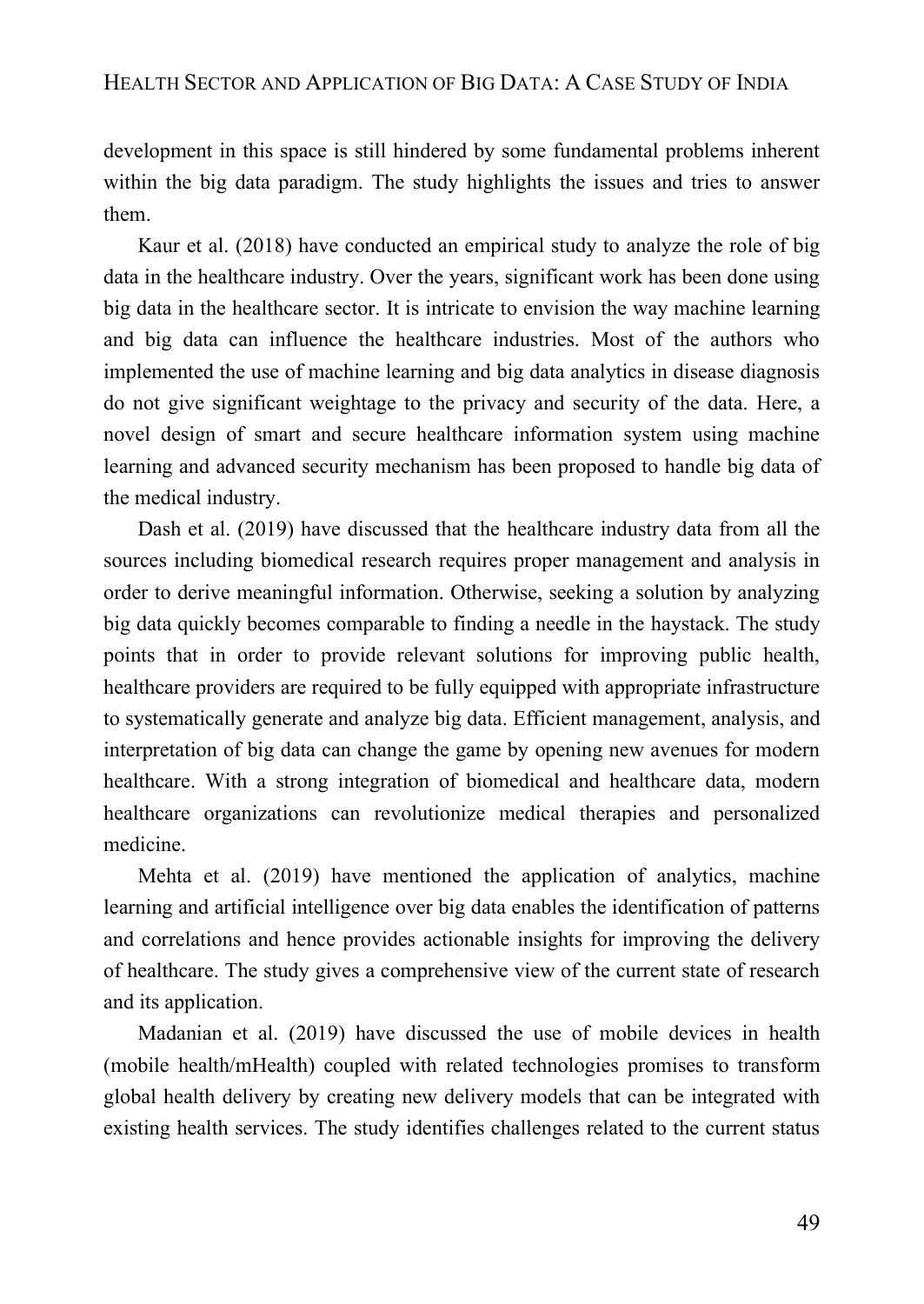of India's healthcare system – with a specific focus on mHealth and big-data analytics technologies. To address these challenges, they have proposed a framework for integrating the generated mHealth big-data and applying the results in India's healthcare. Further, a model is proposed that utilizes generated data from mHealth devices for big-data analysis that could result in providing insights into the health status of the Indian population. The insights could be important for public health planning by the government towards reaching Universal Health Coverage.

Kumar and Manjula (2014) have discussed the big gap in the knowledge about innovations in public and private health financing and delivery Health care as one of the greatest concerns in India. While those living in cities and big towns have access to high-end health services, the millions of people living in rural India, particularly in the remote parts of the country face problems of inadequate facilities and poor access to healthcare. The inefficiencies and inequities in the public health care access in India have pushed forward the need for creative thinking and innovative solutions to strengthen the same. Further, they also addresses the critical computing and analytical ability of Big Data in processing huge volumes of transactional data in real-time situations to turn the dream of Svasth Bharath (Healthy India) into reality.

Pramanik et al. (2019) have discussed the considerable benefits and opportunities of Big Data. Big data has attracted the momentous attention of all the stakeholders in the healthcare industry. Handling big data always remains a big challenge. The chapter identifies all the possible opportunities and challenges in realizing the benefits of big data in healthcare, along with a brief survey of the tools and platforms, architectures, and commercial infrastructures for healthcare big data.

Duggal et al. (2016) have discussed an overview of Big Data, its applicability of in the Healthcare system, opportunities that it holds to improve Indian healthcare. In India, increase in income levels, an aging population, rising health awareness, and changing attitudes towards preventive healthcare are expected to boost healthcare services demand in the future. The massive growth of the volume, velocity and variety of digital health data creates both manageability issues and opportunities for greater patient insights. Finding a way to successfully manage Big Insights to eventually "predict, personalize, and prevent" could lead to early detection of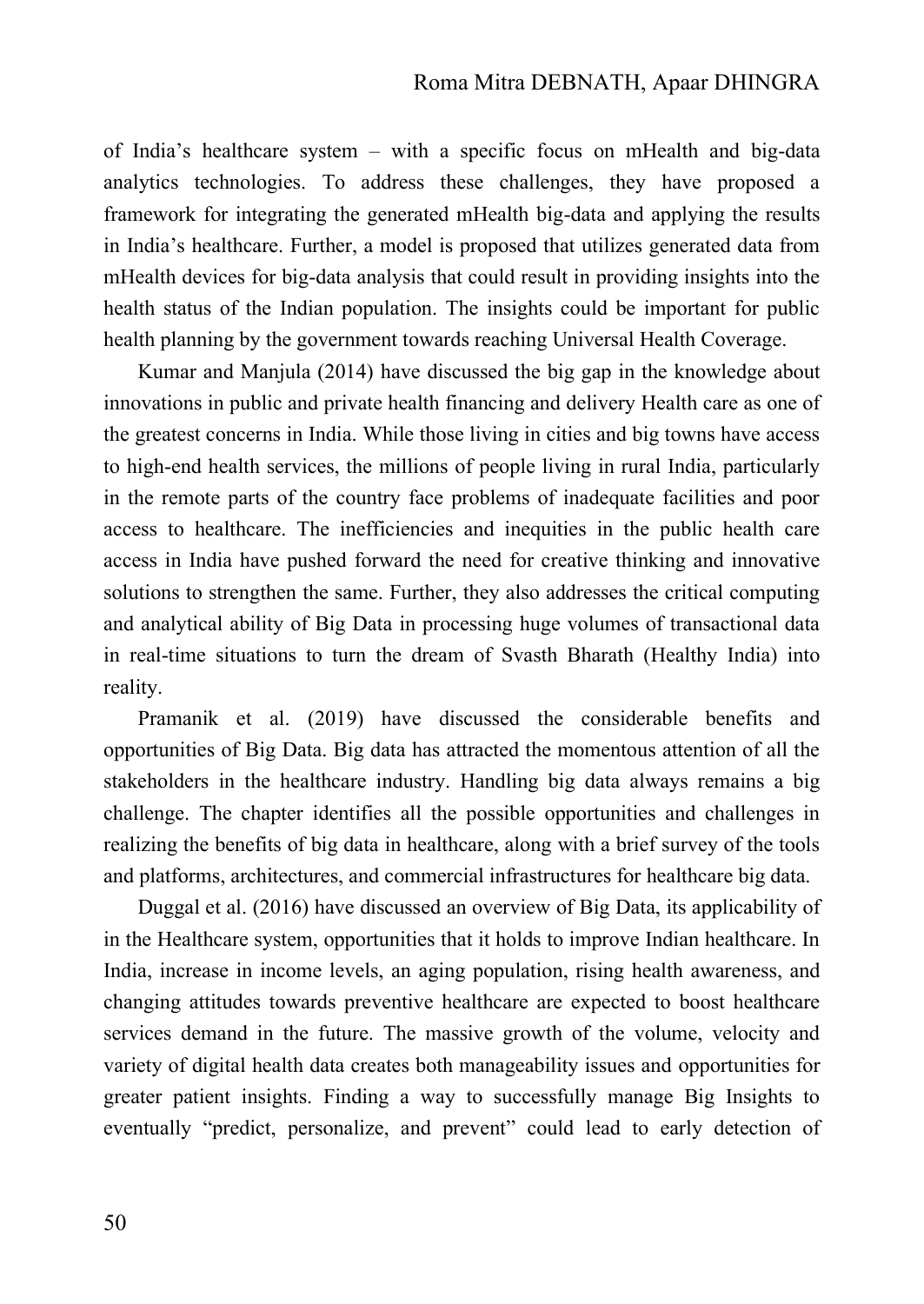## HEALTH SECTOR AND APPLICATION OF BIG DATA: A CASE STUDY OF INDIA

potential problems, which means healthier people, as well as fewer complications and admissions.

Khanra et al. (2020) have performed a systematic literature review (SLR) to synthesize prior research on the applicability of big data analytics (BDA) in healthcare. The findings suggest that applications of BDA in healthcare can be observed from five perspectives, namely, health awareness among the general public, interactions among stakeholders in the healthcare ecosystem, hospital management practices, treatment of specific medical conditions, and technology in healthcare service delivery.

Raja et al. (2020) have provided a systematic review study on healthcare big data based on the systematic literature review (SLR) protocol. In particular, the study highlights some valuable research aspects on healthcare big data according to the defined inclusion-exclusion criteria. The study determines the extent of healthcare big data analytics together with its applications and challenges in healthcare adoption. Besides, the big data produced by these healthcare systems, its characteristics, and various issues in dealing with it, as well as how big data analytics contributes to achieve a meaningful insight on these data set.

Pastorino et al. (2019) have discussed the potential of Big Data in healthcare relies on the ability to detect patterns and to turn high volumes of data into actionable knowledge for precision medicine and decision-makers. In several contexts, the use of Big Data in healthcare is already offering solutions for the improvement of patient care and the generation of value in healthcare organizations. This approach requires, however, that all the relevant stakeholders collaborate and adapt the design and performance of their systems. The research is an overview of best practice initiatives in Europe related to Big Data analytics in public health and oncology sectors, aimed to generate new knowledge, improve clinical care and streamline public health surveillance.

Benjelloun et al. (2015) have discussed the overview of big data opportunities applications, and tools in the modern world across several business sectors. They were of the view that big data brings valuable insights, particularly for the healthcare sector. Several applications of big data have been tested to improve private and public medical services and to better support patients and medical practitioners. This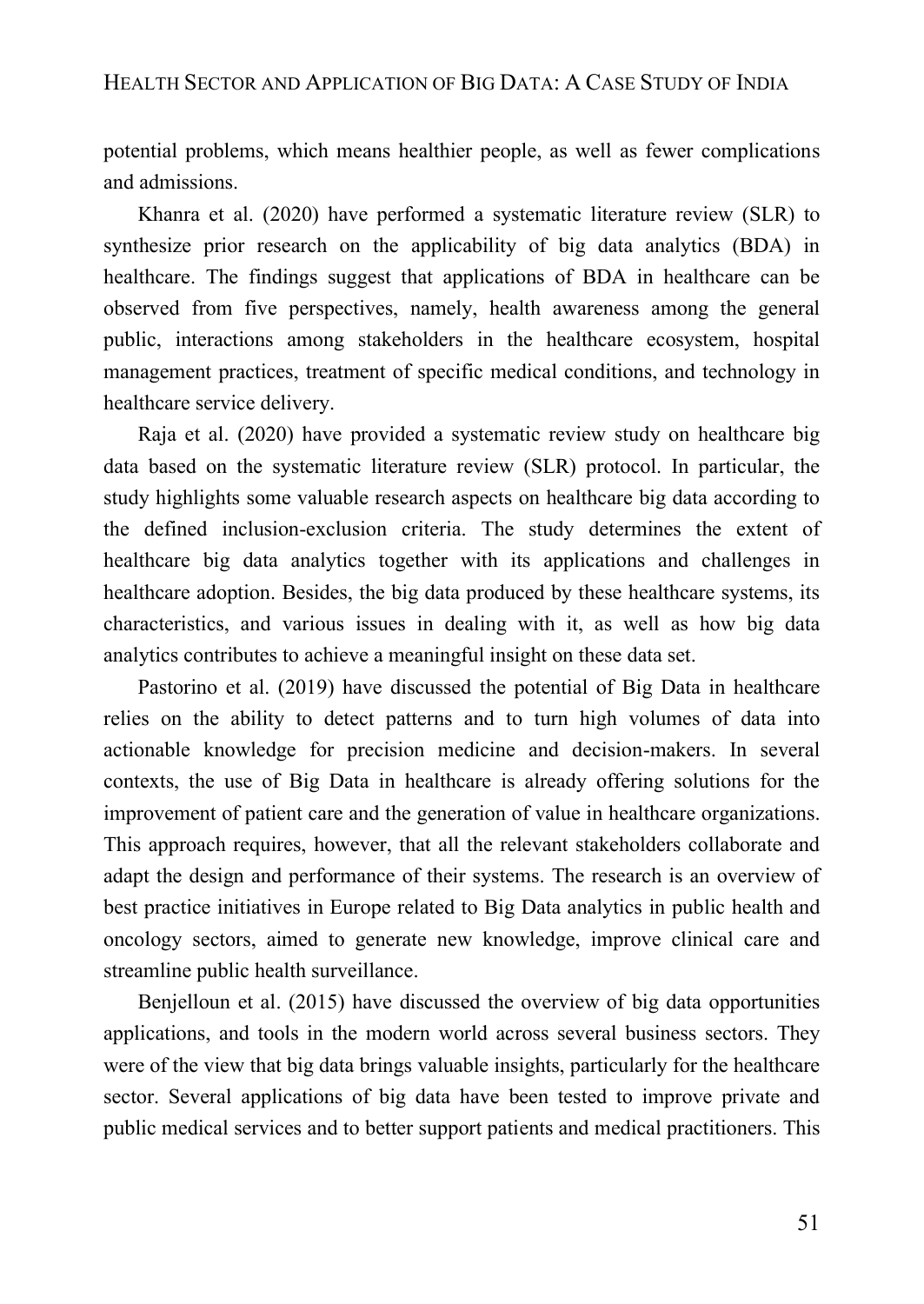can help bring a revolution in the health domain by supporting the optimization of operational services, better understanding of disease evaluation supporting medical decision-makers a better prevention strategy, and customization of medical services. However, the challenges like those of integration of various disparate sources medical entities, and medical records cannot be overlooked. Big data with its features like distributed storage, massively parallel processing, fault-tolerant, and scalable system, can be a reliable answer to these challenges. New database is like a neoSQL, new SQL help in searching and indexing the complex datasets in real-time and hence can be an answer to complex problems of traditional searching methods. But the security issues of big data, like how to securely manage large and structured, and heterogeneous types of data sets, integration of security mechanisms into distributed platforms, and ensuring a good performance at the same time is going to be a challenging task. Data owners have the responsibilities to set clear security clauses and policies to be respected by outsourcers, they also have to analyze security risks of combining different evolving big data technologies.

Cavanillas et al. (2016) have discussed several developments in the healthcare sector, such as escalating healthcare costs, increased need for healthcare coverage, and shifts in provider reimbursement trends, triggering the demand for big data technologies to improve the overall efficiency and quality of care delivery. Big data technologies and health data analytics provide the means to address the efficiency and quality challenges in the health domain. But the highest impact of big data applications in the healthcare domain is achievable when it becomes possible to acquire data from various data sources such that different aspects can be combined to gain new insights. The availability and integration of all related health data sources, such as clinical data, claims, cost, and administrative data, pharmaceutical and R&D data, patient behavior, and sentiment data is highly relevant. The availability of the technologies will not be sufficient for fostering widespread adoption of big data in the healthcare domain. The critical stumbling block is the lack of business cases and business models. As big data fosters a new dimension of value proposition in healthcare delivery, with insights on the effectiveness of treatments to significantly improve the quality of care, new reimbursement models that reward quality instead of quantity of treatments are needed.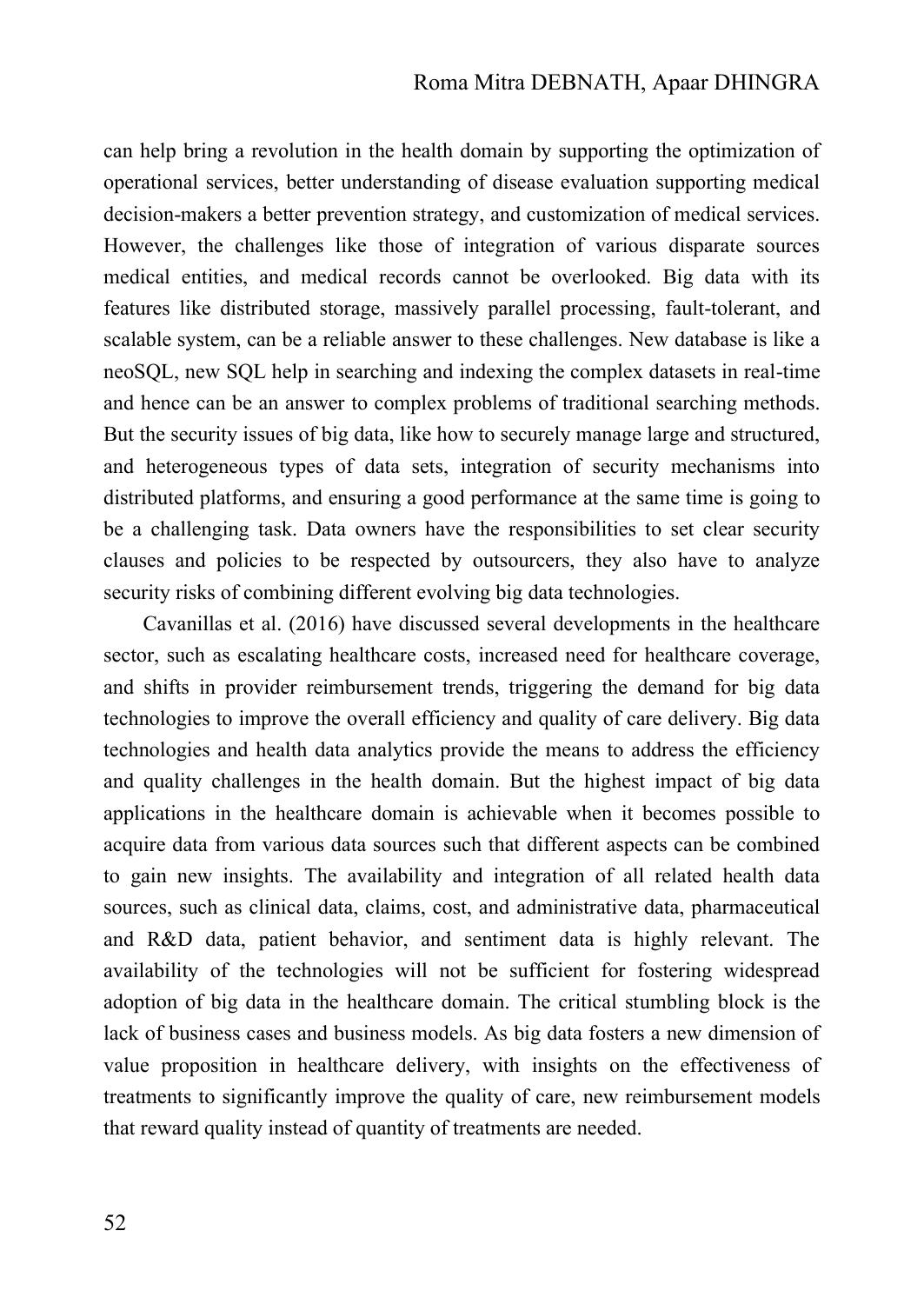## HEALTH SECTOR AND APPLICATION OF BIG DATA: A CASE STUDY OF INDIA

Galetsia et al. (2020) present a systematic overview of the literature to determine the way Big Data Analytics has managed to improve the healthcare domain. They concluded that the most popular analytical techniques that scientists use to make meaningful interpretations of data are: modeling, machine learning, data mining, visualization, and statistical analysis. In particular, machine learning is the most applied technique across almost all created values and data types that offer immense potential in the healthcare predictive analytics arena to improve outcomes in many domains of research. BDA analysis indicates that most users use clinical or medical structured or unstructured data for their studies to build new approaches for the diagnosis of personalized healthcare and to invent entirely new business models to reduce time, cost of search, or processing while maintaining quality. It is clearly shown that there is demand for research in health analytics to focus on improving the technological aspects. Further, there is a definite need in healthcare for systems that support or improve the decision-making ability of clinical experts. The progress that has been made via programs like Hadoop and MapReduce has increased performance by reducing time and pre-computing computationally intensive jobs. The main difficulty with big data in healthcare is that most data are often unstructured, which means that there are obstacles to computationally processing the largest part of them. Scientists are in a continuous effort to advance infrastructure in order to achieve the greatest possible analysis and to further develop computational methods in order to extend systems' capabilities. It is expected that more investment will be given to IT infrastructure and to BDA experts in the healthcare sector, and make these accessible to relevant professionals.

Alonso et al. (2017) present a review of the existing research researches in the literature regarding big data sources and techniques in the health sector they try to identify the most used prediction of chronic diseases. Recent developments in information technology like social networks, mobility, cloud computing, big data, and the internet of things imply advanced usage and greater challenges across all sectors. This will require a considerable effort of adaptation by the organizations specializing in the healthcare sector. Also, it is necessary to make a series of changes, in the currently existing information systems of the healthcare system. The objectives of these changes should be majorly aimed to manage and analyze large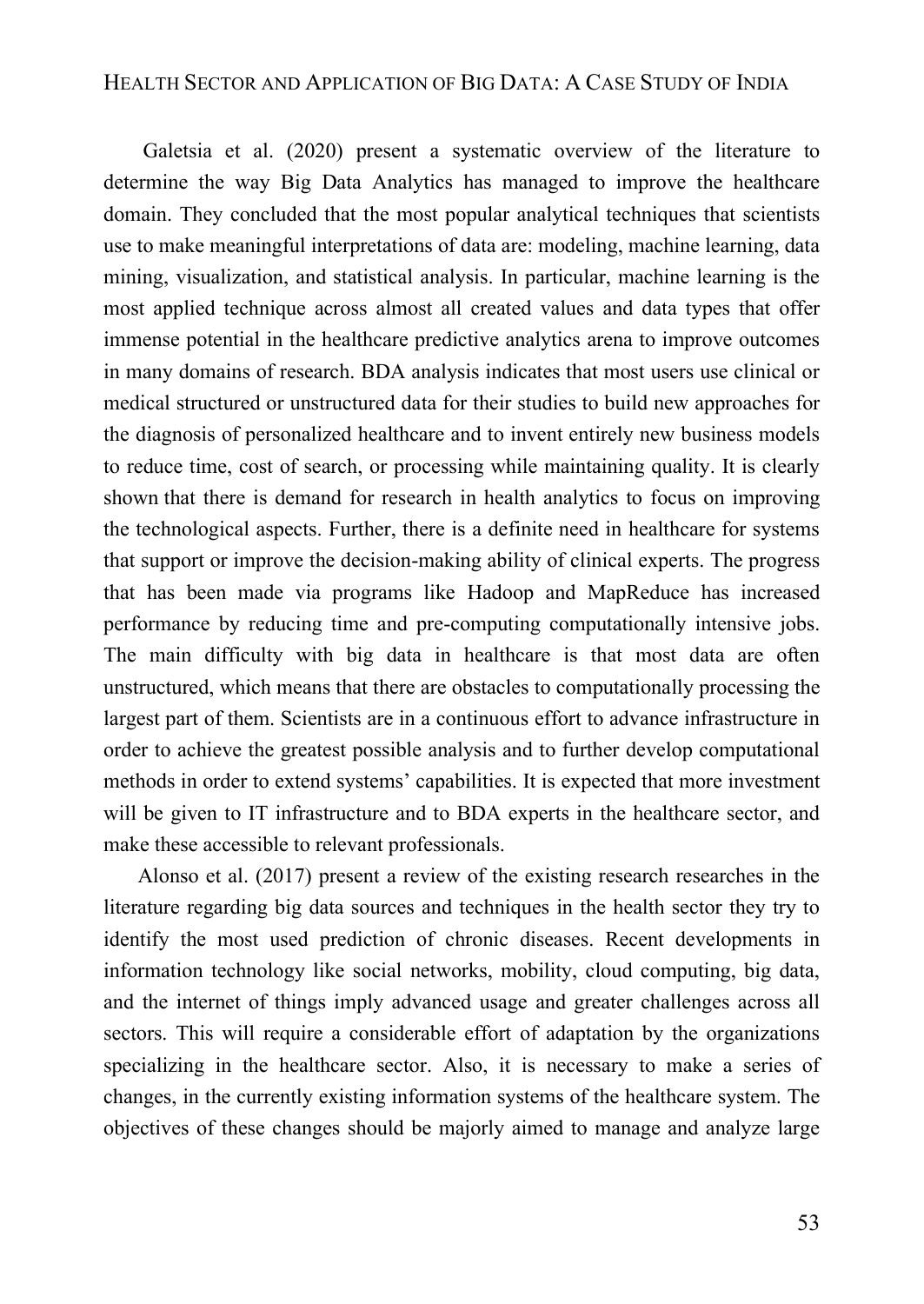volumes of data from very diverse sources recorded in very heterogeneous formats. Big Data also offers the opportunity to allow an effective and accurate medicine by stratification of the patient. This is indeed a key task towards personalized healthcare. Better use of medical resources through personalization can lead to wellmanaged health services that can overcome the challenges of a rapidly growing and aging population. Therefore, advances in Big Data processing for bioinformatics, chronic disease detection, genomics, and biomedicine will have a major impact on future clinical research. Unlike traditional solutions, Big Data can manage large volumes of data of all kinds, especially unstructured, at a rate much higher and much lower consumption of resources. Another of the great advantages of this technology is the possibility of using advanced analytical techniques, such as predictive analytics, intending to operate on massive data and construct predictive quality models to support decision making.

Salas-Vega et al. (2015) have identified initiatives aimed at promoting the use of big data in European Union (EU) health care, highlight expected challenges, and use these to evaluate EU big data policy developments to the extent that they are able to advance health sector priorities. Several ongoing big data initiatives in health across the EU, at both national and European levels like data centers, confidentiality, and data security, e-health and m-health, and genomics and bioinformatics aim at strengthening of health system effectiveness, accessibility, resilience, quality, and performance, as well as the promotion of health research. However, EU policy makers are yet to tailor data policy to accommodate conceptual challenges to health sector development like, quality and performance improvement—that fall within European legal competencies and responsibilities in health. As EU policy makers begin to call for greater integration of health data sets it is important to bear in mind that as in any security domain, the weakest link can break the chain. Several key challenges that present an obstacle to big data use in health care are confidentiality and data security, access to information, data reliability, interoperability, and management and governance. Nevertheless, European Commission (EC) discussions on big data policy are still in their infancy, as confirmed by communications with key EU policy stakeholders. Additional progress in the merger between big data policy and sectoral objectives may therefore be expected soon as the EC embarks on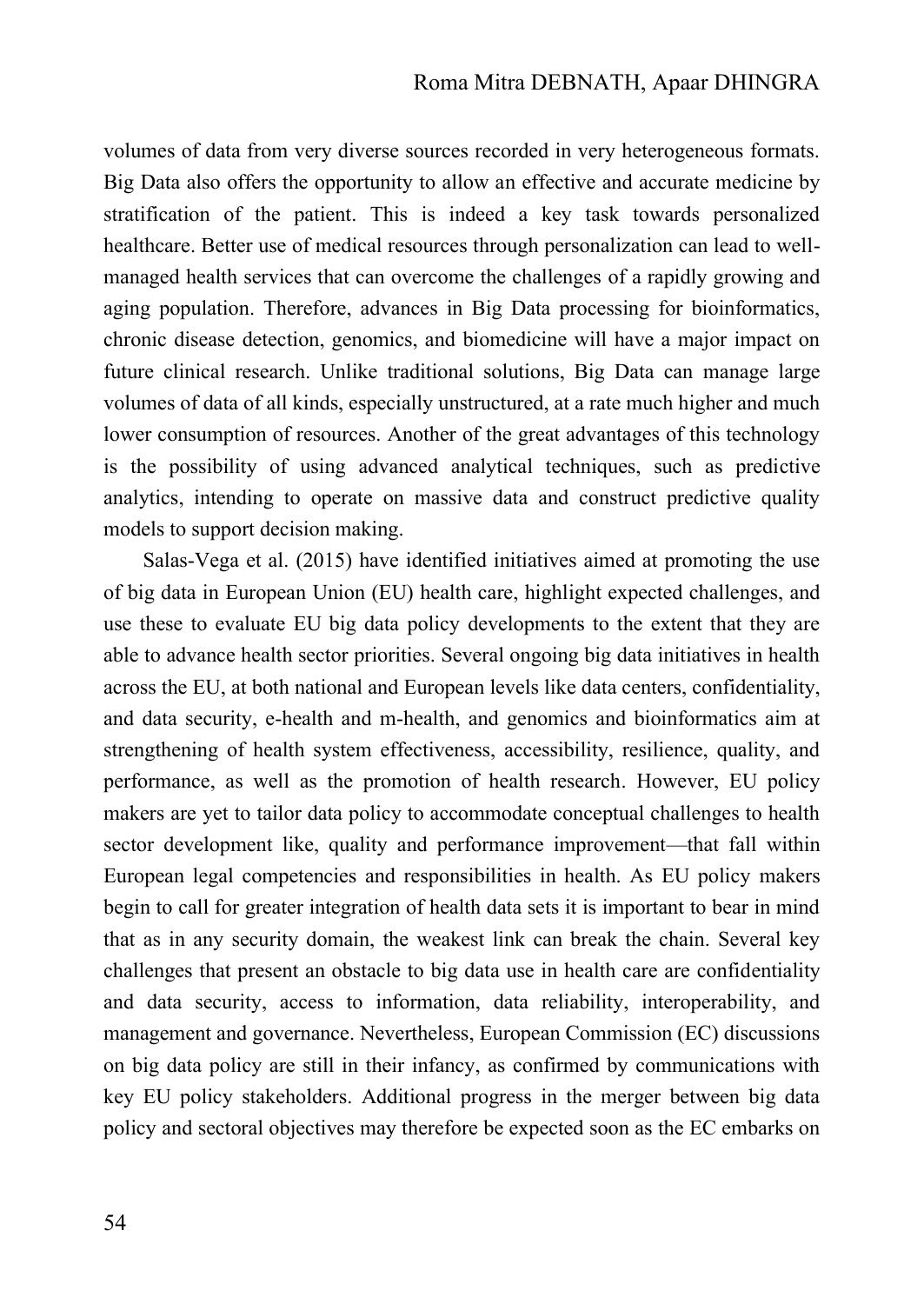this new field of policy. At this time, however, it remains unclear how big data developments will advance health sector objectives, casting doubt on optimistic predictions of the return on big data investments in the EU.

Wyber et al. (2015) have explored current and potential applications of big data to public health and healthcare delivery in low- and middle-income countries. The paper also talks about the benefits, risks, and opportunities for big data in health and recommends the use of big data in the delivery of healthcare services in low- and middle-income countries. The big data approach facilitates the development of learning systems and enables precise management of data to improve the health of entire populations. Sheer size increases both the potential risks and potential benefits of the approach. Steps like Collaborative governance, careful analysis, and technical partnerships are needed to minimize the risks. The complexities of the process should not be underestimated. In low- and middle-income countries, the shepherding of the transition from paper records to petabytes of digital storage provides another opportunity for global health institutions to offer useful governance.

Kumar and Singh (2015) have discussed huge amounts of structured, unstructured, and semi-structured data that have been generated by various institutions around the world and, the need of the health industry sector to manage the big data being produced by various sources. The impact of big data in healthcare, and various tools available in the ecosystem for handling it have also been discussed. The big data industry could very well revolutionize the healthcare sector by providing the most suitable patient diagnosis. This will help the system provide the patient with the right living right care right provider right value and right innovation. Big data-based applications can provide data-based solutions to several prevailing issues like treatment of cancer and genomics, monitoring of patient vitals, healthcare intelligence, prevention and detection of frauds, hospital networks, etc. The paper also proposes the use of a conceptual architecture for solving healthcare problems in big data using Hadoop-based technologies, involving the utilization of big data, generated by different levels of medical stakeholders and the development of methods for analyzing this data to obtain answers to medical questions. Combining of Big data analytics along with healthcare provided can lead to treatments that are patient effective and patient-specific by providing the ability to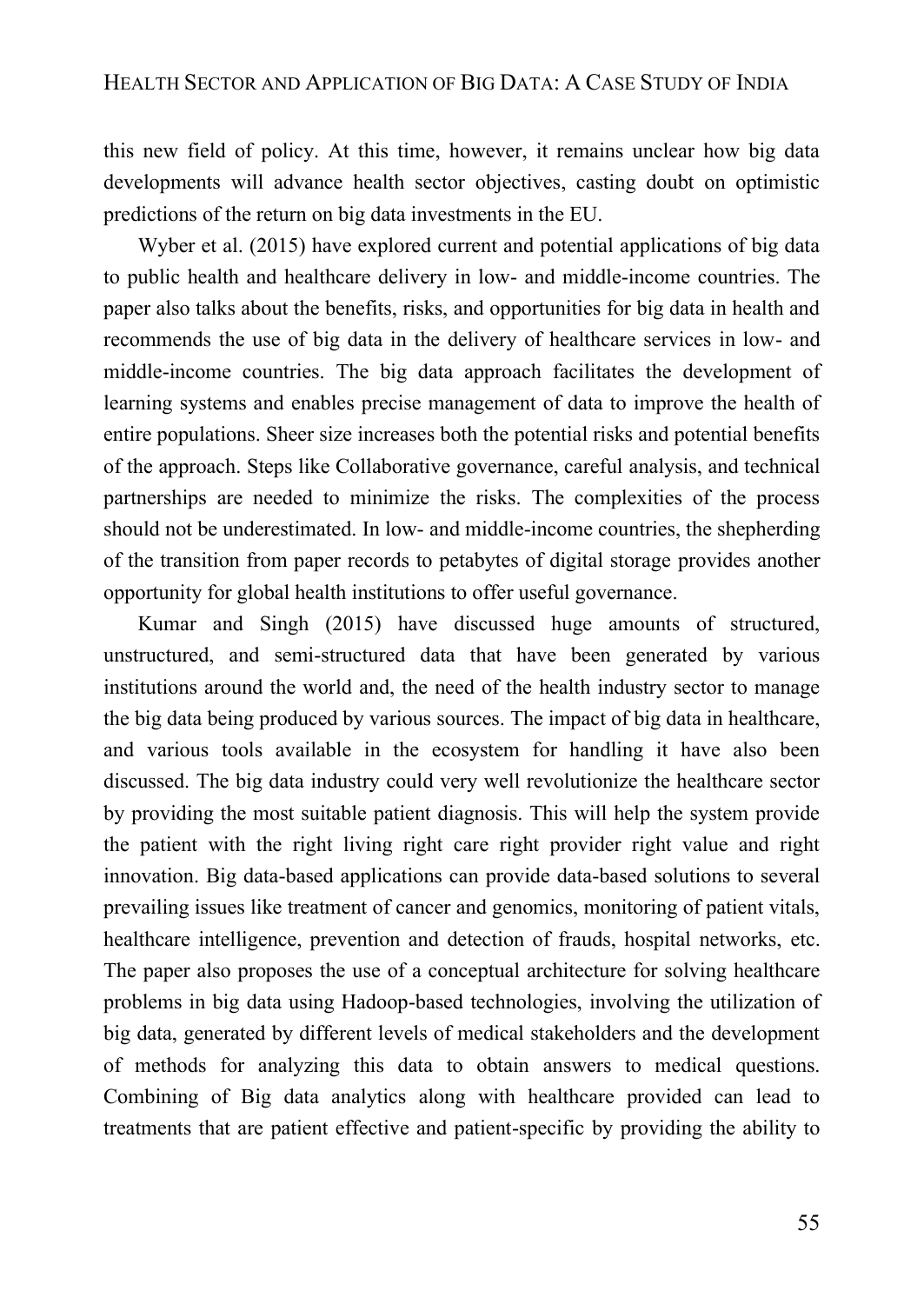prescribe appropriate medications for each individual rather than those that work for most people.

Panda et al. (2017) have proposed a Digitised HealthCare Model for India. The paper focuses on the development of a mobile/web application, through which patients send their symptomatic queries to the doctors through a server. The idea is to develop a mobile application equipped with first aid instructions, according to the nature and severity of the symptoms, the patients will either be directed to respective departments or given emergency help for further treatment. Within the time a huge amount of data is collected from users and doctors, this big data will be used to train machines to automate the tasks to some extent. The information gained from analyzing massive amounts of aggregated health data can provide useful insight to improve quality and efficiency for providers and insurers alike. This makes the patients reach out for healthcare solutions easily and cheaply and makes healthcare an easy reach for the unprivileged also. Thus, this unified model can serve as a data collection, delivery as well as and analytic tool in the healthcare domain. It will play an important role in preventive, promotive, and curative health. The major advantage of such a system is to detect and predict diseases accurately, easily, and faster with the help of machine learning.

Weiwei et al. (2021) have collected evidence from the existing literature and organized it through the process to benefit practitioners to identify the right techniques for their specific purpose of research. The study presented a review of the existing techniques of big data insights and scientific programming in the industry of healthcare. The literature in this field has increased drastically during 2017-2019. With the IT revolution, the technology of healthcare also is getting advanced at a high rate. The volume of healthcare data is always rising and, such data can make it tougher to recognize a useful form of data-generating meaningful information. The data are always playing a significant role in organizations and industry for their daily activities to function smoothly. This rise in big data volume can be a challenging task concerning analyzing the data for normal industry and IoT.

Akinnagbe et al. (2017) try to find out the impact of big data applications on healthcare services in Africa especially during epidemics and through the public health system. A systematic literature review has been conducted, to present cases of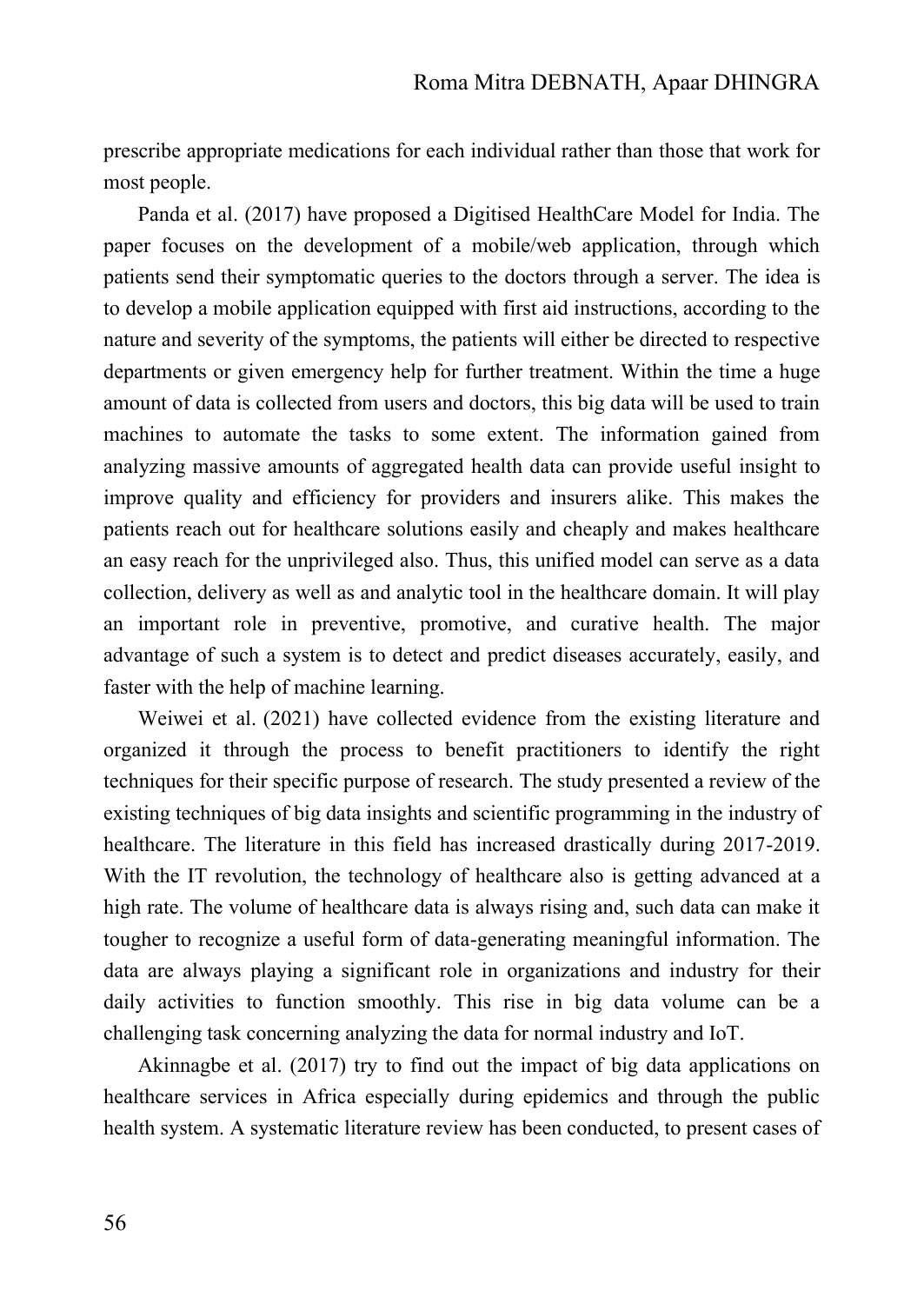big data applications in healthcare in the African region, and further, to explore potential ethical challenges of such applications. Against all challenges and issues, the case studies point out that big data analytics can transform the healthcare system there. Although limited uses and benefits have been reported in non-communicable and chronic diseases, with an increase in the use of mobile technologies and social media, alongside emerging investments into big data technology, rapid, extensive implementation and use of big data analytics in healthcare across the continent is highly probable. To make the gains of big data to be sustainable in the region, there is a need for stakeholders in the health industry to put in place a business intelligence roadmap so that data from diverse data sources can be enabled, mined, and transformed into useful actionable knowledge for the benefit of the community.

[Olivera](https://www.nature.com/articles/s41575-019-0102-5#auth-Pablo-Olivera) et al. (2018) have discussed how big data approaches would impact the future of Inflammatory Bowel Disease (IBD). Big data have been successfully used in many different areas, including finance and politics, and more recently have been increasingly implemented in health care. Big data analytics are innovative approaches to help disentangle the complexity of IBD. Potential applications of big data in the field of IBD might include precise phenomapping, the development of predictive models, precision medicine, epidemiological models, and drug discovery.

The paper concludes that researchers will face several potential limitations and challenges when using big data approaches in IBD, including ethical and legal restrictions, heterogeneous data sources, poor quality data, and the need for validation. The idea of big data analysis in health care is still in its infancy, and IBD research will benefit from its many promises in the coming years. [Chakrabarty](https://www.emerald.com/insight/search?q=Arindam%20Chakrabarty) and [Das](https://www.emerald.com/insight/search?q=Uday%20Sankar%20Das) (2020) have discussed abut progressions and rapid transformation of the IT sector which has endorsed the legitimacy of abundant data, multiple dynamic variables & critical complexities in the modern world. The paper tries to put light on n relevance of 'Big Data Analytics (BDA)', concerning Healthcare sector, which is one of the vibrant socio-economic variables which have correlations with other aspects of life. Health is the basic input for a holistic developmental process but it also is the outcome of various developmental factors. BDAs are being used across various sectors of the economy, but have farfetched implications for health care. The developed nations have been yielding the most feasible solutions using various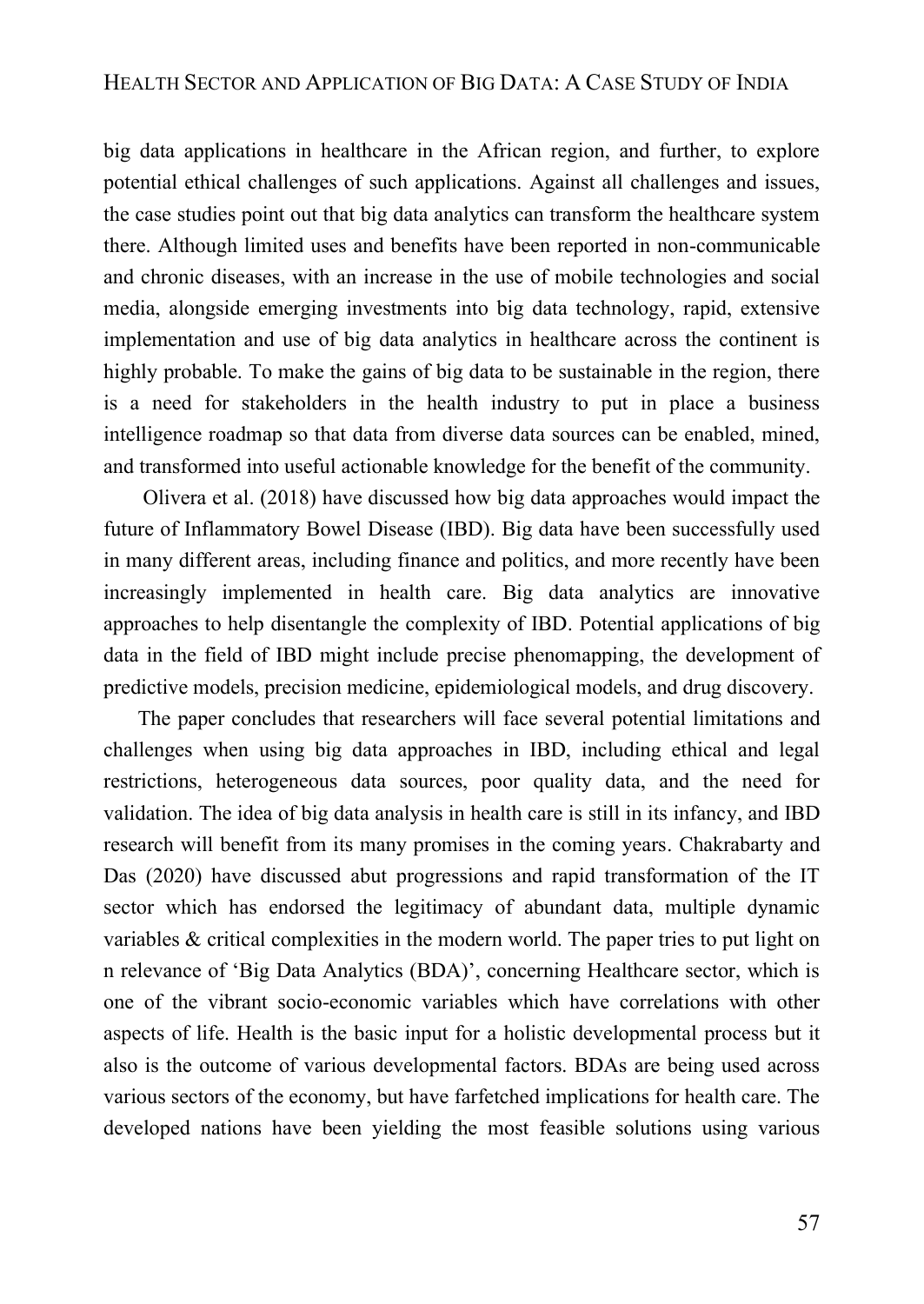forms of analysis of big data. In the health sector, the application of BDAs has been attempted and experimented within the developed nations which have resulted in prolific and sustainable solutions to the most typical cumbersome problems. The chapter demonstrates how BDAs can make progressive reforms in a developing country like India, where the Healthcare sector hasn't been very great and continuously faces emerging challenges

### **3. Findings**

The availability of health-related Big Data can have a positive impact on medical and healthcare functions. The data-sharing approach can improve outcomes for patients and evidence-based healthcare decision-making as reported during the workshop on 'Digitalization and Big Data: implications for the health sector'. The use of Big Data in healthcare, in fact, can contribute at different levels

(i) increasing earlier diagnosis and the effectiveness and quality of treatments by the discovery of early signals

(ii) widening possibilities for prevention of diseases by identification of risk factors for disease

(iii) improvement of pharma co-vigilance and patient safety through the ability to make more informed medical decisions based on directly delivered information to the patients.

(iv) prediction of outcomes

All these aspects should eventually lead to a reduction in inefficiency and improvement in cost containment for the healthcare system. Examples of Big Data analytics for new knowledge generation, improved clinical care, and streamlined public health surveillance are already available.

Some important opportunities are identified as

1. e-Health File: The creation of an e-Health care file for each patient, where all health care providers and patients themselves were able to submit information with the consent of the patient). Both subjective data, symptom diaries, lab data, image diagnostics, pathology reports, etc., could be filed. This could be further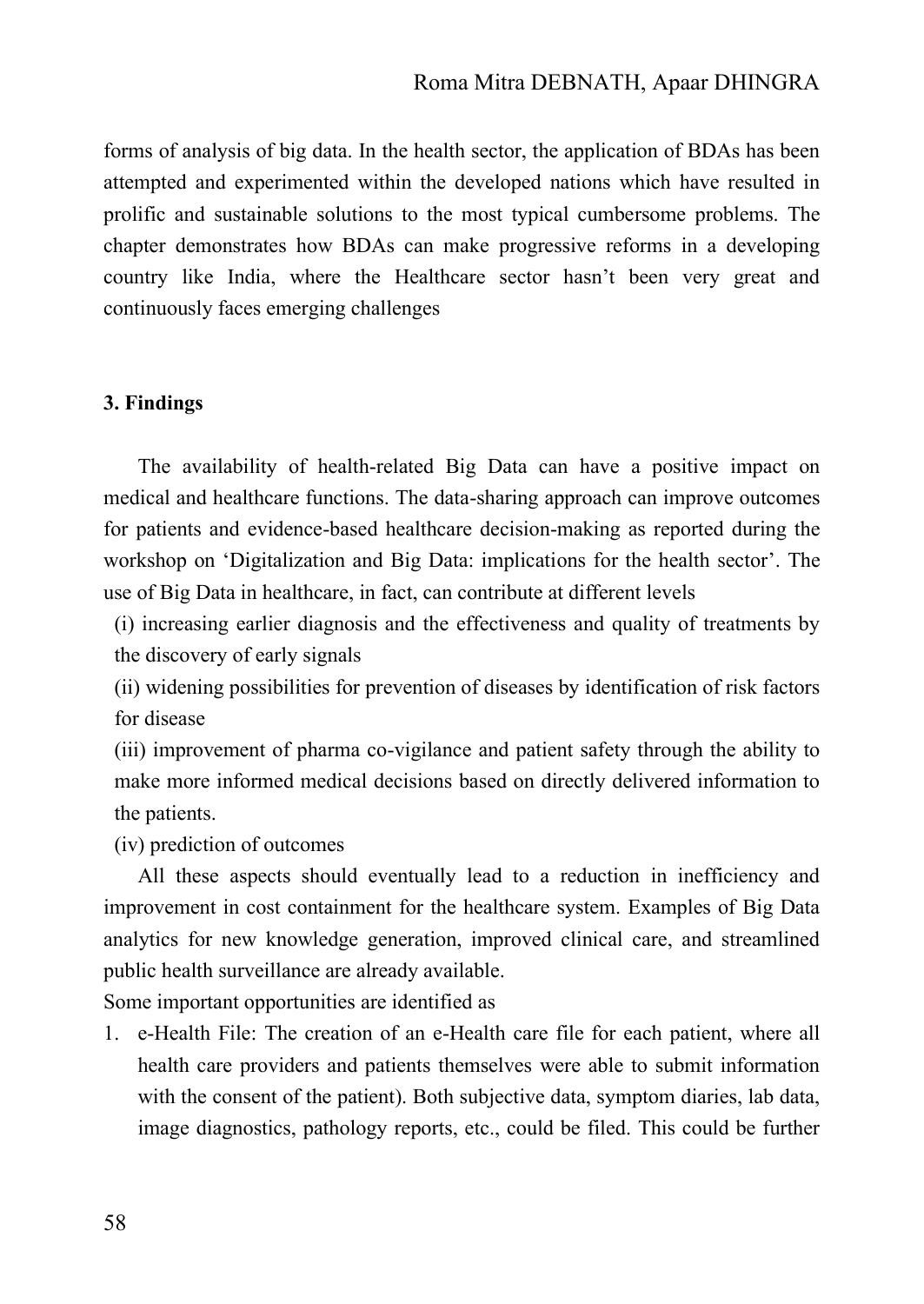extended to e-prescriptions. Paper-based prescriptions are archaic and lead to several miseries each year due to prescription errors. But if every doctor is provided with an electronic prescription system, it would improve safety by making prescriptions easier to read and providing instant checks on drug interactions, dosages, and a patient's medication history.

- 2. Electronic Medical Records: Medical Experts agree that electronic medical records (EMRs) are a must for better health care in India. But, at present only a few hospitals are maintaining EMR's, mainly because of cost, privacy issues, and the lack of one compatible, easy-to-use infrastructure.
- 3. Stop Unnecessary Treatments: Doctors should avoid trial and error type of medication. The problem must be examined thoroughly by performing the required diagnostic tests during the preliminary days of disease. The right treatment should be suggested at the first visit only which avoids the disease to become more critical. Most of the issues are arising with misdiagnosis and wrong treatment during the early stages.
- 4. Tele-Medicine: Doctors can often diagnose or prescribe without seeing the patient. The patient has to physically appear before the nearby health center, where the nurses or health workers will diagnose at first level, note the symptoms, and inform the high-level specialist doctors about the case. After examining the reports, the specialist doctor suggests the treatment through a health worker which reduces costs and creates satisfaction by virtual communication of patients and doctors to discuss medication changes and test results through an online system.

However, like other technological advances, the success of these ambitious steps would apparently ease the present burdens on healthcare especially in terms of costs. It is believed that the implementation of big data analytics by healthcare organizations might lead to a saving of over 25% in annual costs in the coming years. Better diagnosis and disease predictions by big data analytics can enable cost reduction by decreasing the hospital readmission rate. Big data analytics can also help in optimizing staffing, forecasting operating room demands, streamlining patient care, and improving the pharmaceutical supply chain. All of these factors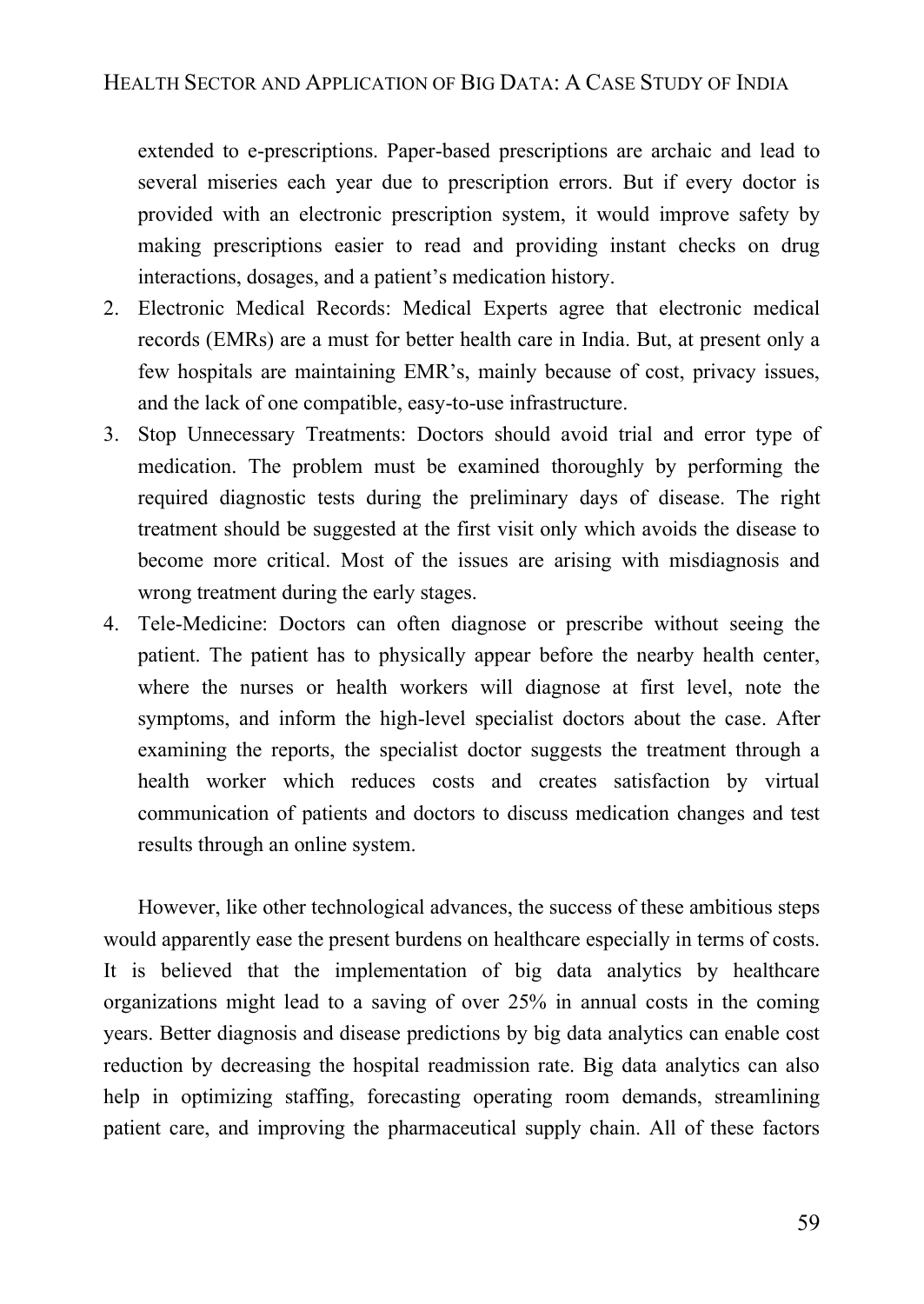will lead to an ultimate reduction in the healthcare costs by the organizations. Further, the usage of services like mHealth and big-data analytics will make healthcare more affordable, available, and accessible for wider communities; so the Indian healthcare system could benefit from modern technologies. Integrating mHealth into the Indian healthcare system, mHealth can create new opportunities for healthcare, especially in resource-poor environments where healthcare systems have limitations in terms of infrastructure, expertise, and human resources. mHealth could play a key role in Indian healthcare, especially for rural communities whose access to healthcare could be limited. For these communities, mHealth could facilitate access to basic health services and the analysis of it generate data may be useful for shaping the healthcare demands. As healthcare is moving towards evidence-based medicine globally, having a continuous systematic review of clinical data is necessary for effective and efficient decision-making. This requires high accuracy in operations and decision-making while time is a vital factor. Therefore, increased use of health data may be an important way to improve efficiency and effectiveness in the sector.

### **4. Major challenges identified**

The process of using big data in the field of health is not free of challenges. The first major challenge is that of storage of data. Storing a large volume of data is one of the primary challenges, but many organizations are comfortable with data storage on their premises. It has several advantages like control over security, access, and up-time. However, an on-site server network can be expensive to scale and difficult to maintain. It appears that with decreasing costs and increasing reliability, cloudbased storage using IT infrastructure is a better option which most of the healthcare organizations have opted for. Organizations must choose cloud partners that understand the importance of healthcare-specific compliance and security issues. Once stored properly, the data needs to be cleaned or scrubbed to ensure accuracy, correctness, consistency, relevancy, and purity after acquisition. This cleaning process can be manual or automated using logic rules to ensure high levels of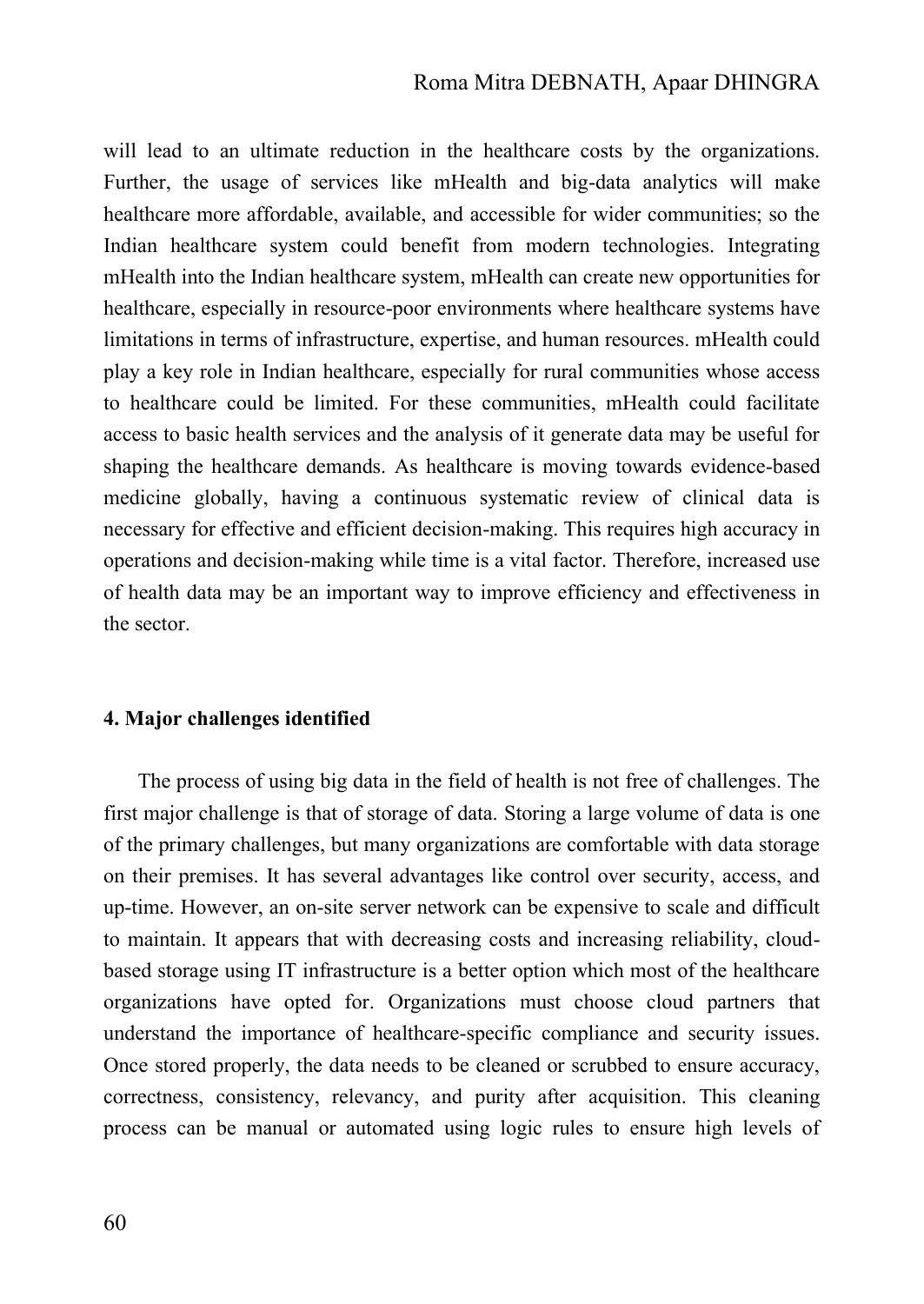accuracy and integrity. More sophisticated and precise tools use machine-learning techniques to reduce time and expenses and to stop foul data from derailing big data projects. This means that the data needs to be converted into a unified format. Patients produce a huge volume of data that is not easy to capture with traditional HER format, as it is knotty and not easily manageable. It is too difficult to handle big data especially when it comes without a perfect data organization for the healthcare providers. A need to codify all the clinically relevant information surfaced for the purpose of claims, billing purposes, and clinical analytics. Therefore, medical coding systems like Current Procedural Terminology (CPT) and International Classification of Diseases (ICD) code sets were developed to represent the core clinical concepts. However, these code sets have their own limitations. Even after this, the accuracy of the data is a challenge. Some studies have observed that the reporting of patient data into EMRs or EHRs is not entirely accurate yet, probably because of poor EHR utility, complex workflows, and a broken understanding of why big data is all-important to capture well. All these factors can contribute to the quality issues for big data all along its lifecycle. The security of data is another challenge. There have been many security breaches, hackings, phishing attacks, and ransom ware episodes that data security is a priority for healthcare organizations. After noticing an array of vulnerabilities, a list of technical safeguards was developed for the protected health information (PHI).

Further, to have a successful data governance plan, it would be mandatory to have complete, accurate, and up-to-date metadata regarding all the stored data. The metadata would be composed of information like time of creation, purpose and person responsible for the data, previous usage (by who, why, how, and when) for researchers and data analysts. This would allow analysts to replicate previous queries and help later scientific studies and accurate benchmarking. This increases the usefulness of data. Metadata would make it easier for organizations to query their data and get some answers. However, in absence of proper interoperability between datasets the query tools may not access an entire repository of data. Also, different components of a dataset should be well interconnected or linked, and easily accessible otherwise a complete portrait of an individual patient's health may not be generated. Medical coding systems like ICD-10, SNOMED-CT, or LOINC must be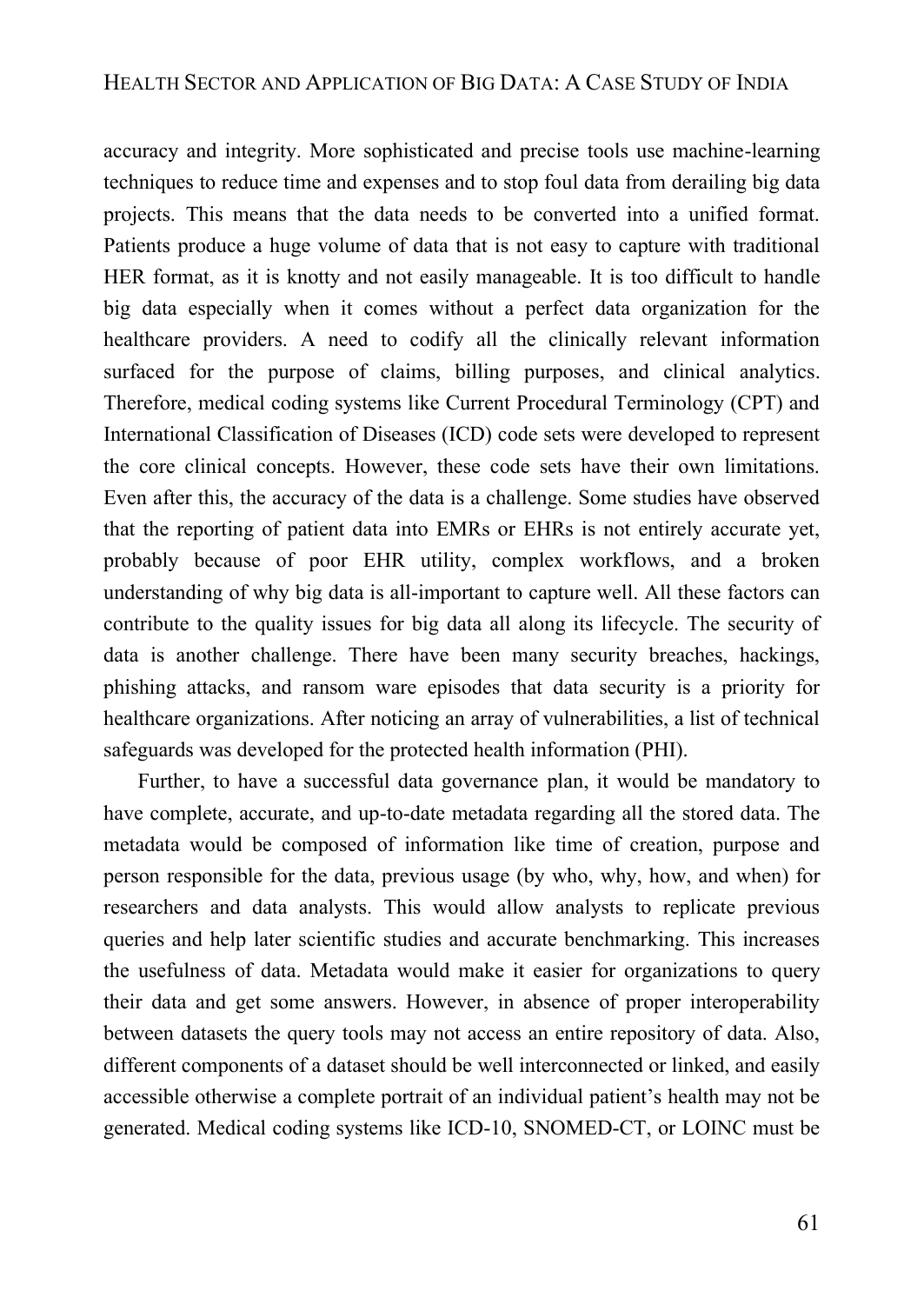implemented to reduce free-form concepts into a shared ontology. If the accuracy, completeness, and standardization of the data are not in question, then Structured Query Language (SQL) can be used to query large datasets and relational databases. After all the aforementioned challenges are taken care of, we need to keep in mind that the patients may or may not receive their care at multiple locations. In the former case, sharing data with other healthcare organizations would be essential. During such sharing, if the data is not interoperable then data movement between disparate organizations could be severely curtailed. This could be due to technical and organizational barriers. This may leave clinicians without key information for making decisions regarding follow-ups and treatment strategies for patients. The healthcare providers will need to overcome develop a big data exchange ecosystem that provides trustworthy, timely, and meaningful information by connecting all members of the care continuum. Time, commitment, funding, and communication would be required before these challenges are overcome.

To develop a healthcare system based on big data that can exchange big data and provide us with trustworthy, timely, and meaningful information, we need to overcome every challenge mentioned above. Overcoming these challenges would require investment in terms of time, funding, and commitment.

## **5. Conclusion**

Data is not only our most valuable tool, but it's a requirement for succeeding in the experience and transformation economies. By the year 2020, healthcare data will be doubling every 72 days, says Stephen Gold of IBM (Tailor 2016).

The world is changing and has become more digital in nature. Globally, there are more phones than people in the world. People use virtual assistants, and search the Web for any symptom of ill health. With each digital action, the digital footprint is created and saved in the cloud.

Like any other sector, the health sector has been receptive to the benefits of big data but, the adoption of this innovation is relatively slow as compared to other sectors like entertainment, transport, sports and education.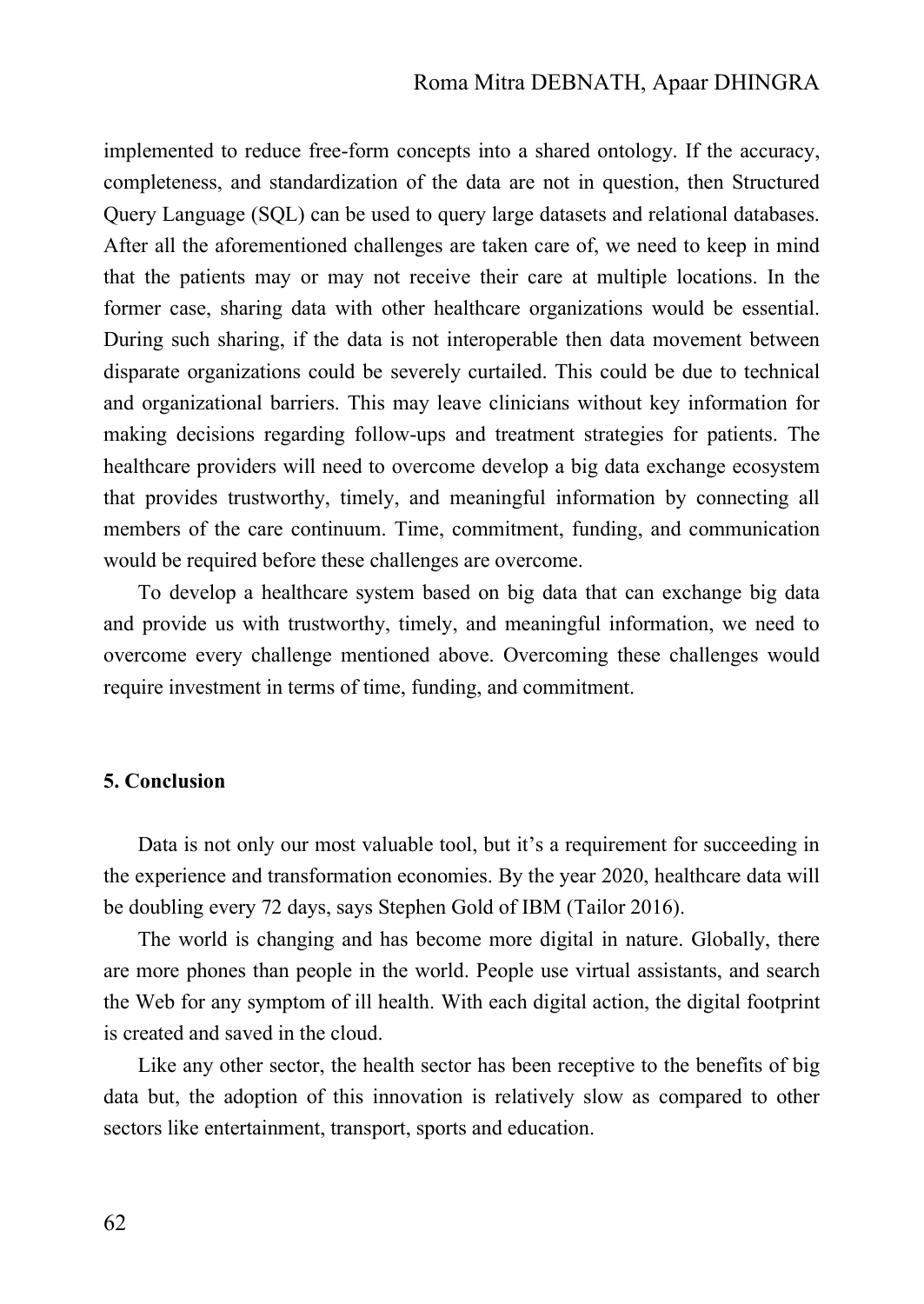The paper has attempted to identify a few opportunities and the challenges in terms of application of the big data in the health sector.

The integration of big data in the healthcare system provides immense opportunities within many areas. For example, it can improve the wellness of the people, as the accessibility to health care becomes easy. It can also increase the engagement of the patient in terms of enhancing the communication between the caregivers and the patients. This would also enable to enhance the education of the patients. With more and more information from the patients, it would help to predict/forecast the diseases and the other health-related risks that are relevant in modern times. This would also enable the policymakers to a better disease management. The information would lead to insights into health planning with accuracy, financial planning and which would finally provide a better world to live in.

However, the experience says that the consequences of big data are not just limited to the health, but also have ethical implications. Therefore, the sector has to be cautious about the legal implications, which requires policy intervention.

## **References**

Akinnagbe A., Peiris K.D.A., Akinloye O. (2018), Prospects of big data analytics in Africa healthcare system, "Global Journal of Health Science", vol. 10 no. 6, pp. 114-122.

Alonso S.G., de la Torre Diez I., Rodrigues J.J., Hamrioui S., Lopez-Coronado M. (2017), A systematic review of techniques and sources of big data in the healthcare sector, "Journal of Medical Systems", vol. 41 no. 11, pp. 1-9.

Belle A., Thiagarajan R., Soroushmehr S.M., Navidi F., Beard D.A., Najarian K. (2015), Big data analytics in healthcare, "BioMed Research International", https://www.hindawi.com/journals/bmri/2015/370194/ [27.01.2022].

Benjelloun F.Z., Lahcen A.A., Belfkih S. (2015), March. An overview of big data opportunities, applications and tools, in: 2015 Intelligent Systems and Computer Vision (ISCV). Conference proceedings, pp. 1-6.

Cavanillas J.M., Curry E., Wahlster W. (2016), New horizons for a data-driven economy: a roadmap for usage and exploitation of big data in Europe, Springer Open, <https://link.springer.com/content/pdf/10.1007%2F978-3-319-21569-3.pdf> [27.01.2022].

Chakrabarty A., Das U.S. (2020), Big data analytics in excelling health care: achievement and challenges in India, in: Big data analytics and intelligence: a perspective for health care, Emerald Publishing Limited, pp. 55-74.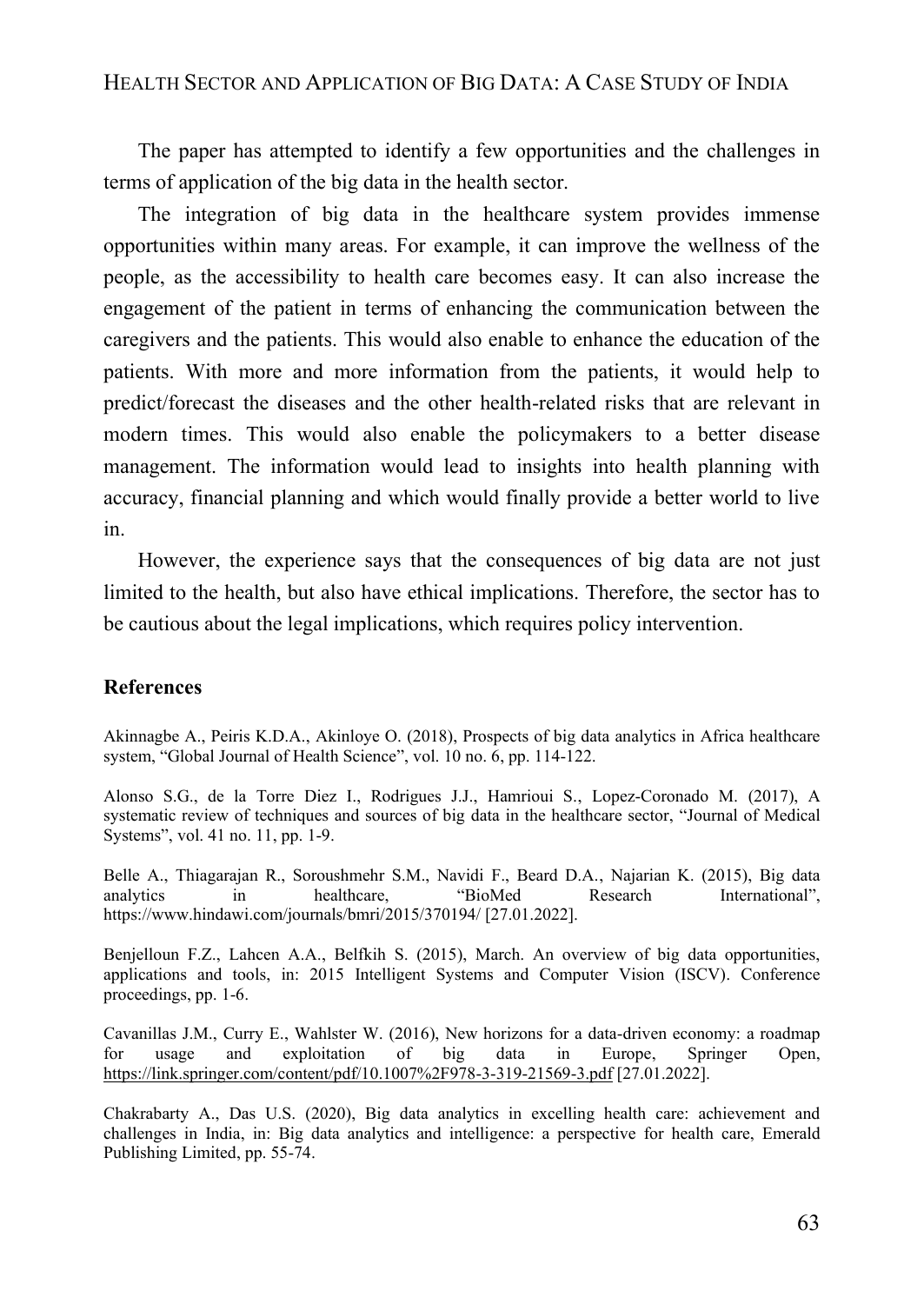Dash S., Shakyawar S.K., Sharma M., Kaushik S. (2019), Big data in healthcare: management, analysis and future prospects, "Journal of Big Data", vol. 6 no. 1, pp. 1-25.

Galetsi P., Katsaliaki K., Kumar S. (2020), Big data analytics in health sector: theoretical framework, techniques and prospects, "International Journal of Information Management", vol. 50, pp.206-216.

He W., Nazir S., Hussain Z. (2021), Big data insights and comprehensions in industrial healthcare: an overview, Mobile Information Systems, https://www.hindawi.com/journals/misy/2021/6628739/ [27.01.2022].

Healthcare Industry in India, https://www.ibef.org/industry/healthcare-india.aspx [31.01.2021].

Kaur P., Sharma M., Mittal M. (2018), Big data and machine learning based secure healthcare framework, "Procedia Computer Science", vol. 132, pp. 1049-1059.

Khanra S., Dhir A., Islam A.N., Mäntymäki M. (2020), Big data analytics in healthcare: a systematic literature review, "Enterprise Information Systems", vol. 14 no. 7, pp. 878-912.

Kumar S., Singh M. (2018), Big data analytics for healthcare industry: impact, applications, and tools, "Big Data Mining and Analytics", vol. 2 no. 1, pp. 48-57.

Mählmann L., Reumann M., Mehta N., Pandit A., Shukla S. (2019), Transforming healthcare with big data analytics and artificial intelligence: a systematic mapping study, "Journal of Biomedical Informatics", vol. 100, art. 103311.

Madanian S., Parry D.T., Airehrour D., Cherrington M. (2019), mHealth and big-data integration: promises for healthcare system in India, "BMJ Health & Care Informatics", vol. 26 no. 1, https://informatics.bmj.com/content/bmjhci/26/1/e100071.full.pdf [28.01.2022].

Muni Kumar N., Manjula R. (2014), Role of big data analytics in rural health care: a step towards svasth bharath, "International Journal of Computer Science and Information Technologies", vol. 5 no. 6, pp. 7172-7178.

Olivera P., Danese S., Jay N., Natoli G., and Peyrin-Biroulet, L. (2019), Big data in IBD: a look into the future, "Nature Reviews Gastroenterology & Hepatology", vol. 16 no. 5, pp. 312-321.

Panda M., Ali S.M., Panda S.K. (2017), March. Big data in health care: a mobile based solution, in: 2017 International Conference on Big Data Analytics and Computational Intelligence (ICBDAC), IEEE, pp. 149-152.

Pramanik P.K.D., Pal S., Mukhopadhyay M. (2022), Healthcare big data: a comprehensive overview, in: Research anthology on big data analytics, architectures, and applications, Information Resources Management Association (ed.), IGI Global, Hershey, pp. 119-147.

Pastorino R., De Vito C., Migliara G., Glocker K., Binenbaum I., Ricciardi W., Boccia S. (2019), Benefits and challenges of big data in healthcare: an overview of the European initiatives, "European Journal of Public Health", vol. 29 supplement\_3, pp. 23-27.

Reena D., Balvinder S., Kumar K.S. (2016), Opportunities and challenges of using big data analytics in Indian healthcare system, "Indian Journal of Public Health Research & Development", vol. 7 no. 4.